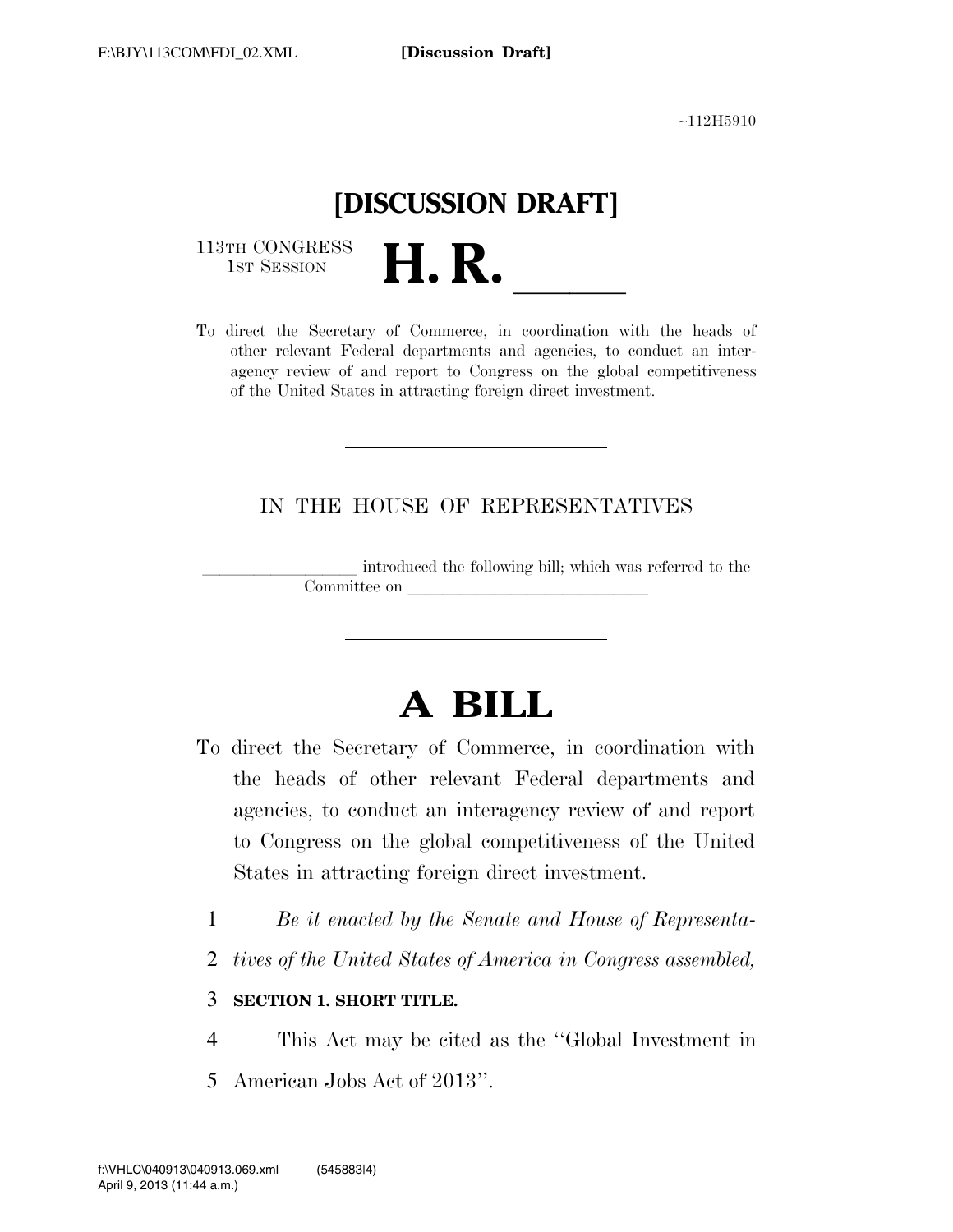$\mathcal{D}_{\mathcal{L}}$ 

## **SEC. 2. FINDINGS.**

 Congress finds the following: (1) It remains an urgent national priority to improve economic growth and create new jobs. (2) National security requires economic strength and global engagement. (3) Businesses today have a wide array of choices when considering where to invest, expand, or establish new operations. (4) Administrations of both parties have con- sistently reaffirmed the need to promote an open in- vestment climate as a key to domestic economic prosperity and security. (5) The United States has historically been the largest worldwide recipient of global investment but has seen its share of inbound global investment de- cline in recent years. (6) The United States ranks 34th among 55 countries in the Organization for Economic Coopera- tion and Development's 2012 Regulatory Restrictive- ness Index, which measures each country's openness to foreign direct investment. (7) Governors and mayors throughout the United States face increasing competition from other countries as they work to recruit investment from

global companies.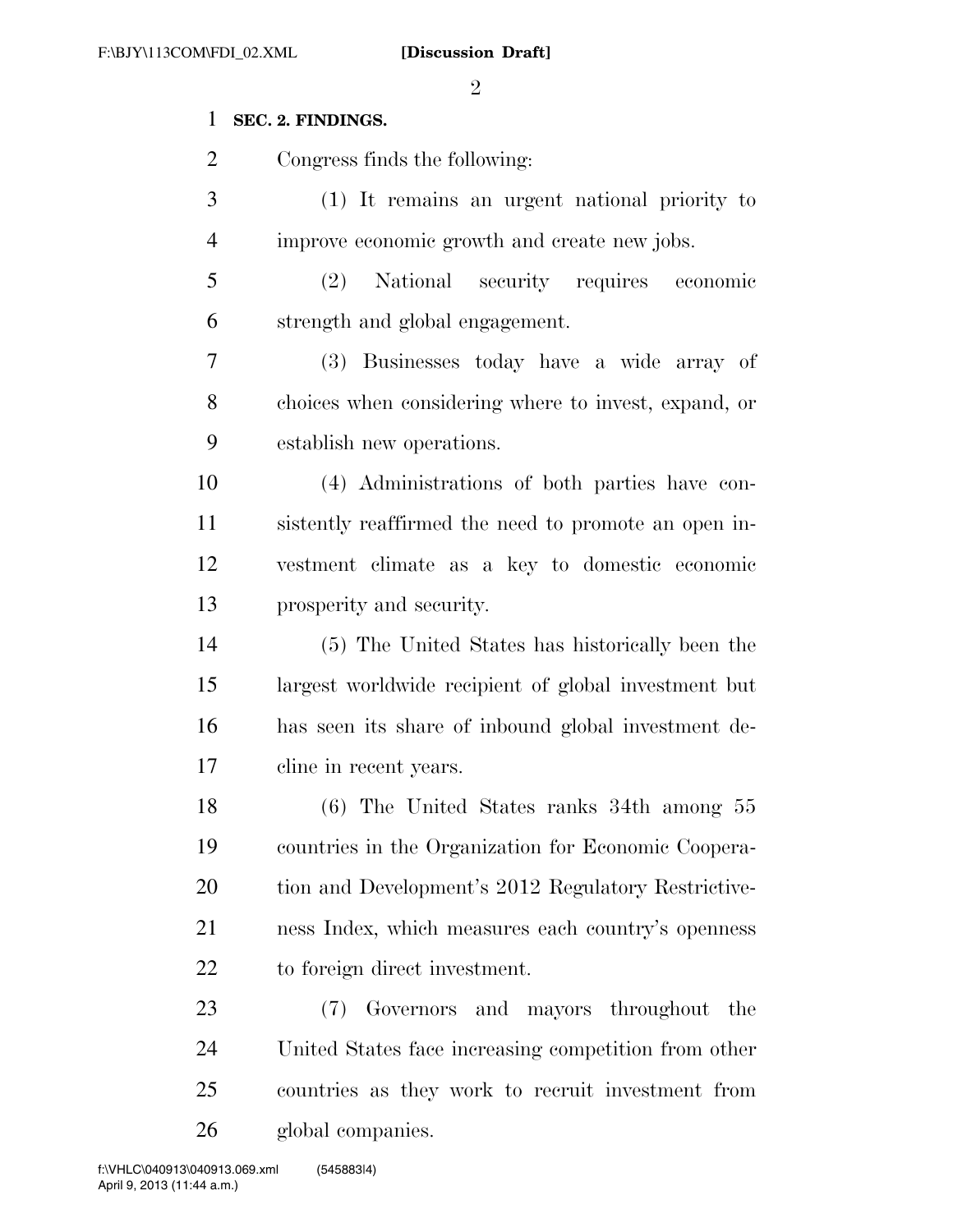(8) Foreign direct investment can benefit the economy and workforce of every State and Common- wealth in the United States. (9) According to the latest Federal statistics, the United States subsidiaries of companies headquartered abroad contribute to the United States economy in a variety of important ways, in- cluding by— (A) providing jobs for nearly 5,300,000 Americans, with average compensation that is approximately 33 percent higher than the na-tional private-sector average, as these jobs are

(B) strengthening the United States indus-

often in high-skilled, high-paying industries;

 trial base and employing nearly 17 percent of the United States manufacturing sector work-force;

 (C) establishing operations in the United States from which to sell goods and services 20 around the world, thereby producing nearly 18 21 percent of United States exports;

 (D) promoting innovation with more than \$41,000,000,000 in annual United States re-search and development activities;

April 9, 2013 (11:44 a.m.) f:\VHLC\040913\040913.069.xml (545883|4)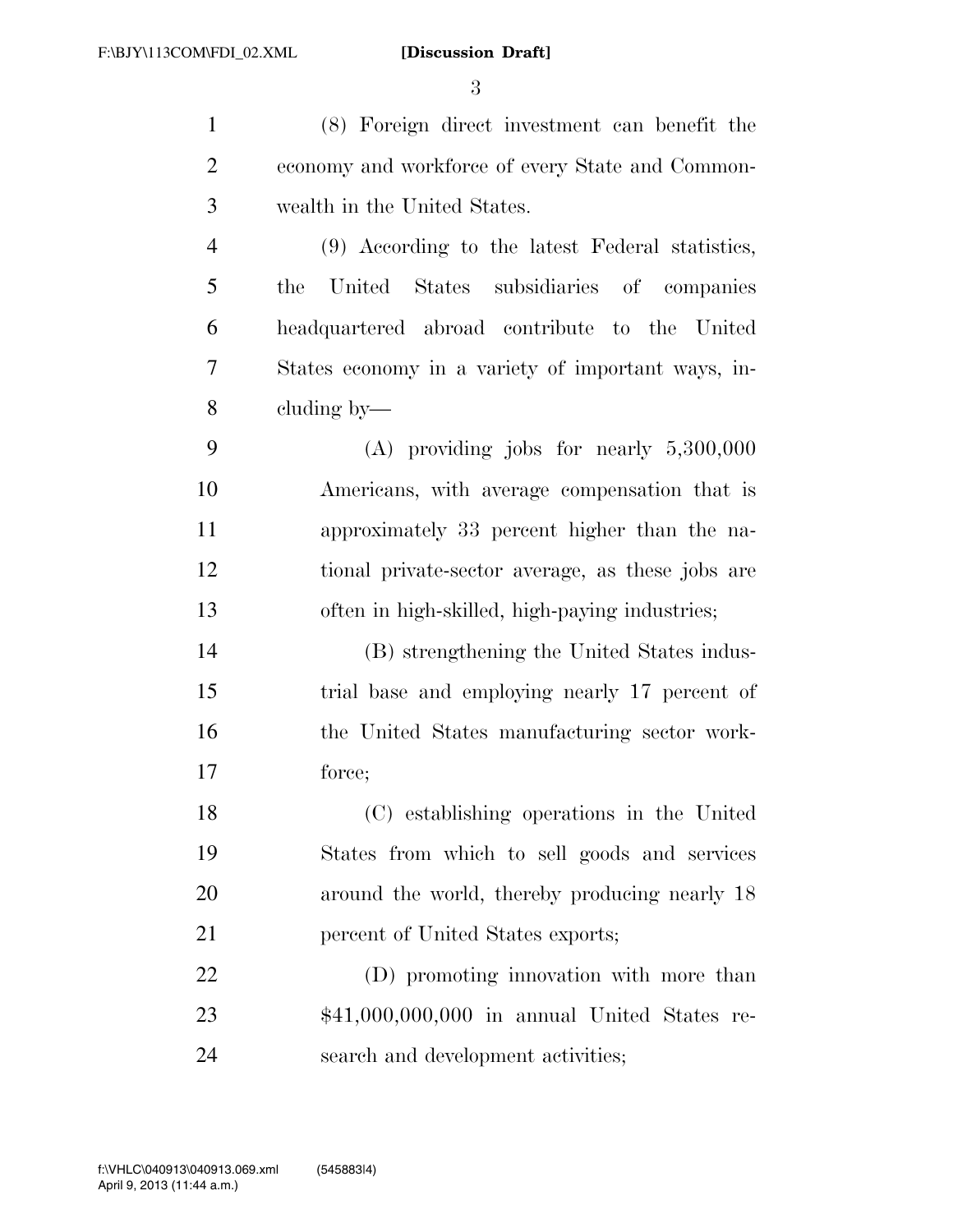(E) paying nearly 14 percent of United States corporate income taxes; and (F) purchasing more than \$1,800,000,000,000 in domestic goods and services annually from local suppliers and small businesses, amounting to 80 cents for every dol- lar spent on input purchases. (10) These companies account for 4.5 percent of United States private sector Gross Domestic Product. (11) The Department of Commerce has initia- tives in place to increase global investment. (12) The President issued a statement in 2011 reaffirming the longstanding open investment policy of the United States and encouraged all countries to pursue such a policy. (13) The President signed an Executive order 18 in 2011 to establish the SelectUSA initiative and ex-

 panded its resources and activities in 2012, so as to promote greater levels of business investment in the United States.

 (14) The President's Council on Jobs and Com- petitiveness in 2011 recommended the establishment of a National Investment Initiative to attract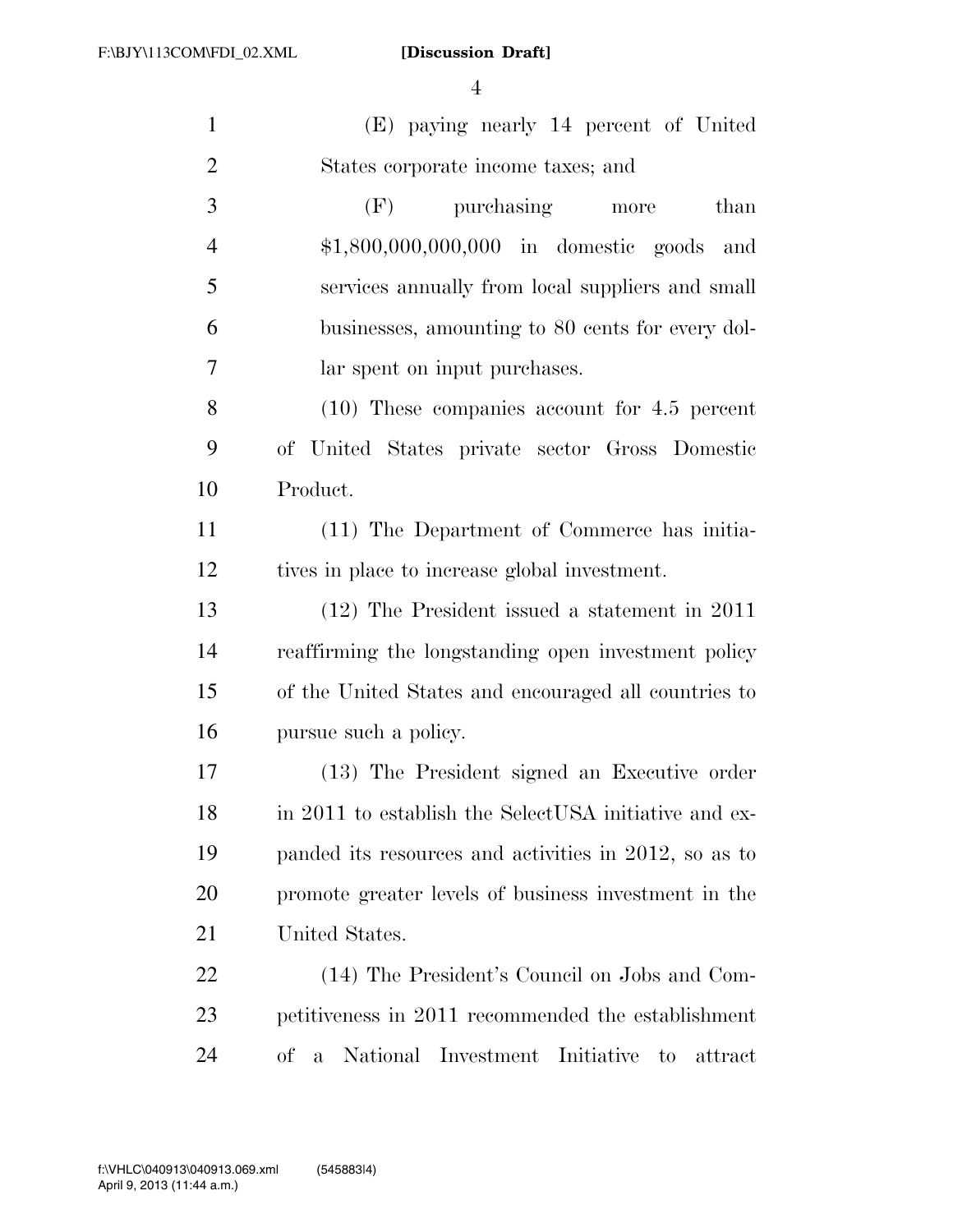\$1,000,000,000,000 in new business investment from abroad.

 (15) In 2012, the United States and the Euro- pean Union developed a set of principles aimed at promoting a more open climate for international in- vestment and intended as a model for countries around the world.

 (16) Maintaining the United States commit- ment to open investment policy encourages other countries to do the same and enables the United States to open new markets abroad for United States companies and their products.

## **SEC. 3. SENSE OF CONGRESS.**

It is the sense of Congress that—

 (1) the ability of the United States to attract inbound investment is directly linked to the long- term economic prosperity, competitiveness, and secu-18 rity of the United States;

 (2) in order to remain the most attractive loca- tion for global investment, Congress should be mind- ful of the potential impact upon the ability of the United States to attract foreign direct investment when evaluating proposed legislation;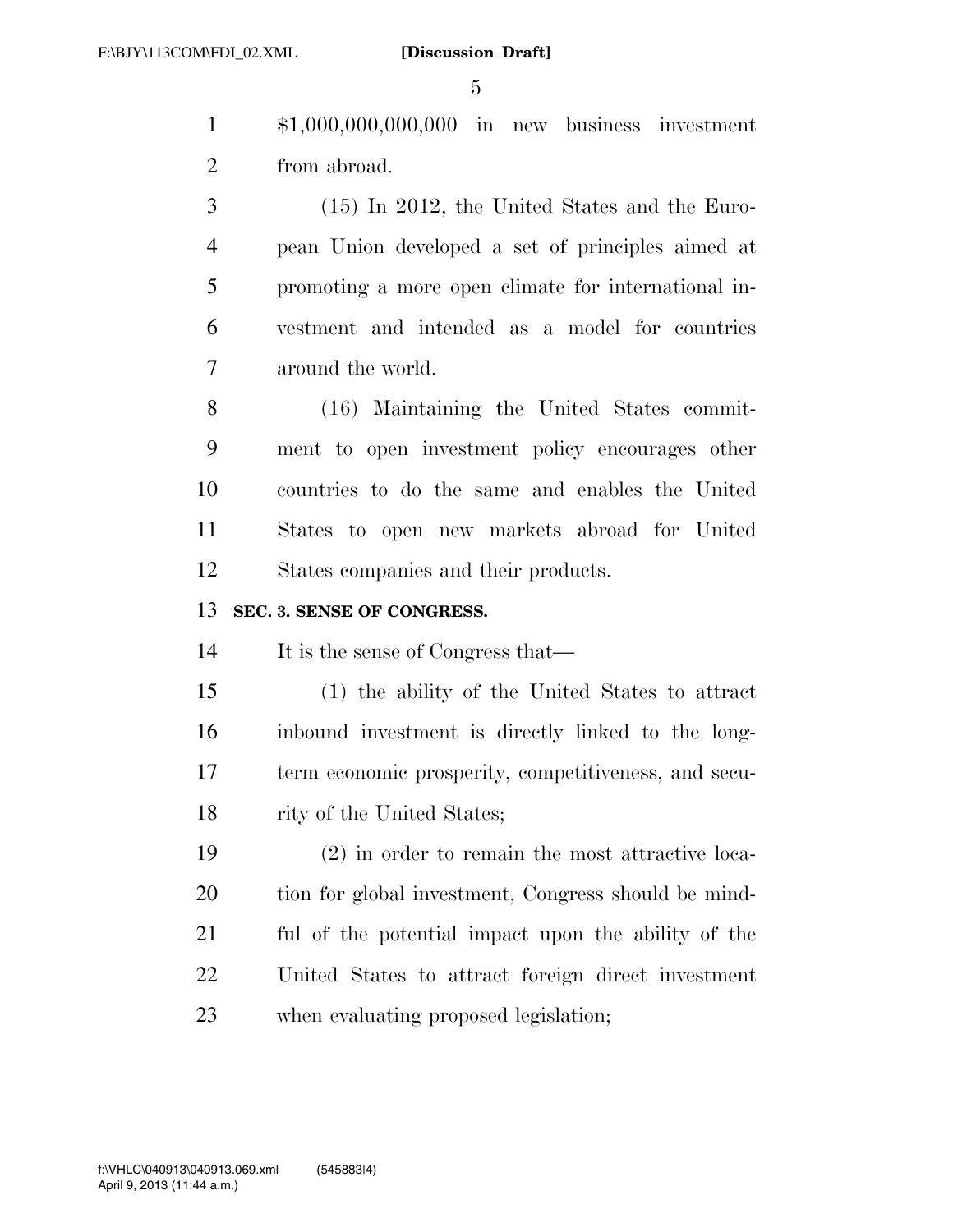| $\mathbf{1}$               | $(3)$ it is a top national priority to enhance the         |
|----------------------------|------------------------------------------------------------|
| $\overline{2}$             | competitiveness, prosperity, and security of the           |
| 3                          | United States by—                                          |
| $\overline{4}$             | (A) removing unnecessary barriers to in-                   |
| 5                          | ward global investment and the jobs that it cre-           |
| 6                          | ates throughout the United States; and                     |
| 7                          | (B) promoting policies to ensure<br>the                    |
| 8                          | United States remains the premier destination              |
| 9                          | for global companies to invest, hire, innovate,            |
| 10                         | and manufacture their products; and                        |
| 11                         | (4) while foreign direct investment can enhance            |
| 12                         | our economic strength, policies regarding foreign di-      |
| 13                         | rect investment should reflect national security inter-    |
|                            |                                                            |
|                            | ests.                                                      |
|                            | SEC. 4. FOREIGN DIRECT INVESTMENT REVIEW.                  |
|                            | (a) REVIEW.—Not later than days after the                  |
|                            | date of enactment of this Act, the Secretary of Commerce,  |
|                            | 18 in coordination with the Federal Interagency Investment |
|                            | 19 Working Group and the heads of other relevant Federal   |
| 14<br>15<br>16<br>17<br>20 | departments and agencies, shall conduct an interagency     |
| 21                         | review of the global competitiveness of the United States  |
| 22                         | in attracting foreign direct investment.                   |
| 23                         | (b) SPECIFIC MATTERS TO BE INCLUDED.—The re-               |

a review of—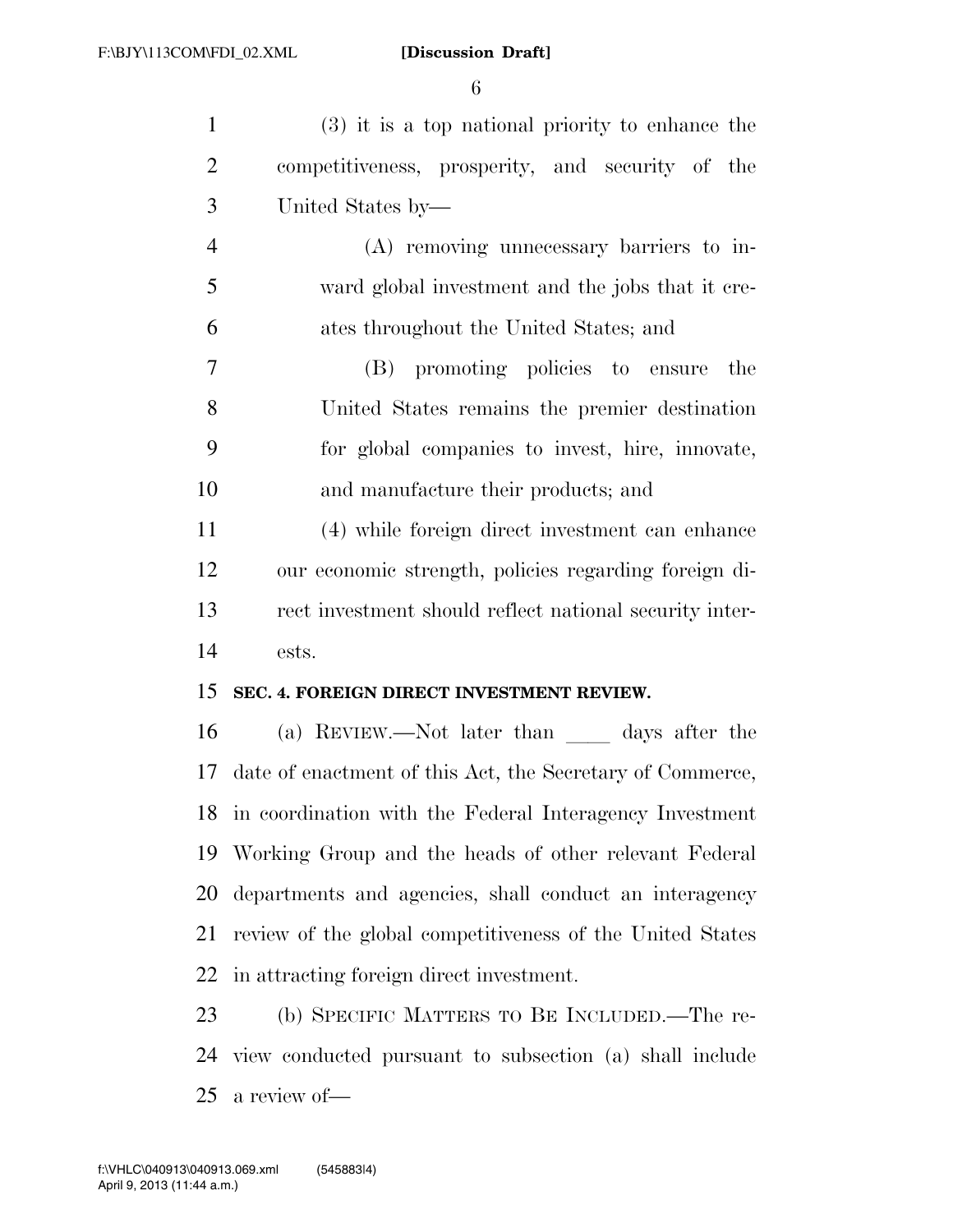| $\mathbf{1}$   | (1) the current economic impact of foreign di-             |
|----------------|------------------------------------------------------------|
| $\overline{2}$ | rect investment in the United States, with particular      |
| 3              | focus on manufacturing, research and development,          |
| $\overline{4}$ | trade, and jobs;                                           |
| 5              | (2) trends in global cross-border investment               |
| 6              | flows and the underlying factors for such trends;          |
| 7              | (3) United States policies that are closely linked         |
| 8              | to the ability of the United States to attract and re-     |
| 9              | tain foreign direct investment;                            |
| 10             | (4) ongoing Federal Government efforts to im-              |
| 11             | prove the investment climate, reduce investment bar-       |
| 12             | riers, and facilitate greater levels of foreign direct     |
| 13             | investment in the United States;                           |
| 14             | (5) innovative and noteworthy State, regional,             |
| 15             | and local government initiatives to attract foreign in-    |
| 16             | vestment; and                                              |
| 17             | $(6)$ initiatives by other countries in order to           |
| 18             | identify best practices in attracting foreign direct in-   |
| 19             | vestment.                                                  |
| 20             | (c) LIMITATION.—The review conducted pursuant to           |
| 21             | subsection (a) shall not address laws or policies relating |
| 22             | to the Committee on Foreign Investment in the United       |
| 23             | States.                                                    |
| 24             | (d) COMMENT PERIOD.—Prior to conducting the re-            |
| 25             | view under subsection (a), the Secretary shall publish no- |